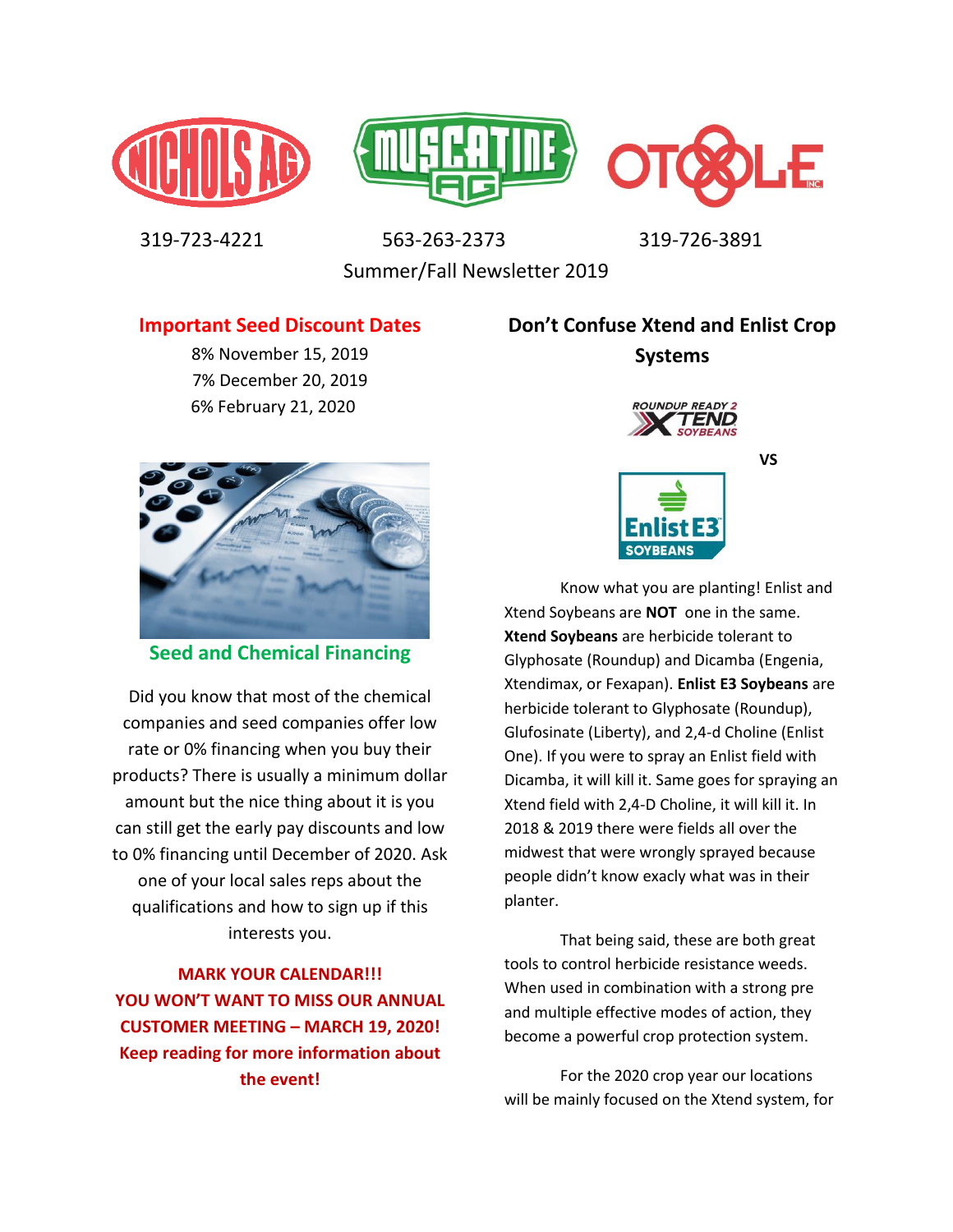a couple of reasons. (1)Enlist alone won't work on 2,4-D Resistant marestail, (2) Seed Supply, there will be more Xtend soybeans planted than Enlist. (3) Yield, Xtend has the best and newest genetics of today. We would like to see how the Enlist soybeans yield in the real world.

If your heart is set on planting Enlist soybeans, NEW for 2020, NK will be offering a full lineup of Enlist E3 soybeans, maturities 2.4 trough 3.6. Please consult one of our seed specialist at one of our locations today (supply is limited). We can help provide insite on what crop system is right for you.



#### **CASE IH AIM COMMAND FLEX**

 For the upcoming 2020 season all locations will have Case IH Sprayers with 120 foot booms equipped with the newest Case technology, Aim Command FLEX. The new machines are an investment towards efficiency and accuracy. We will be able to cover more ground with the larger booms and precisely place product with Aim Command FLEX. The sprayers have 36 boom control sections that allow us to minimize over/under applying product during turns and overlaps, ensure optimal crop coverage, manage droplet size and pressure for on demand drift control, and have the ability to spray consistently at a wide range of speeds. We look forward to bringing this technology to your farm!



**HOW CAN I MAKE MY CROP MORE PROFITABLE?** 

This is a question we get asked often. Grid sampling is the best way to get the most efficient return on your fertilizer dollar. Fields sampled on 2.5 acre grids are spread with a variable rate, spreading less on the higher testing areas. It's also a good tool for finding less productive spots such as areas that may be too wet and need tile.

# **NICHOLS HAS ADDED A NEW DRYER!**

Nichols Ag has expanded its drying capacity just in time for the fall with a new tower dryer. We can now dry over 8,000 bushels of corn an hour between all four grain locations (Nichols, Muscatine, Tiffin & Frytown) and have over 150,000 bushels of wet storage ready to go.

 Be sure to utilize our 24/7 corn dump in Nichols. Call today to get setup with a personal keycard to access the dump after normal operation hours.

### **GROWER 360**

Grower360 is an online portal that ties into our company software and allows you to access a detailed view of all your agronomy and grain business. On the agronomy side Grower360 will show field boundaries, soil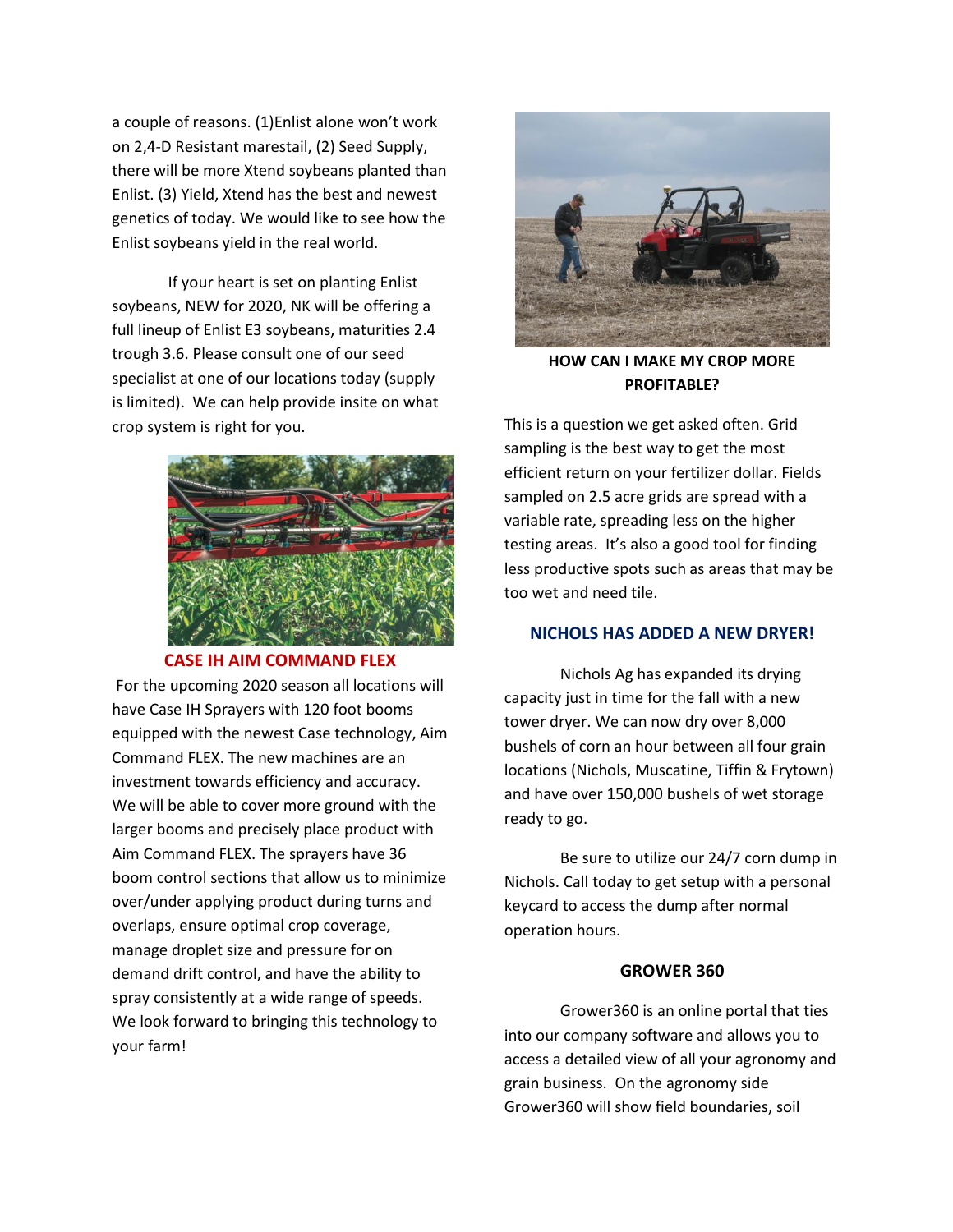tests, maps, weather, invoices, bookings, and a detailed timeline of activity for each field. For grain, Grower360 gives a real time view of all grain activity from scale tickets to contracts (along with storage) to settlements. Grower360 is a very user friendly portal that can be utilized to assist in making on-time and informed decisions. Please contact Caleb Kaufmann or Tatum Thompson at Nichols to get setup for Grain or Agronomy today! Or contact your local sales person at O'Toole and Muscatine to get set up for Agronomy at those locations!

#### **NITROGEN HEDGING SUCCESS!**

We are proud to share with you the success of our UAN nitrogen corn hedging program. At this time people who participated in our hedging program have currently saved \$8/acre over current fall ammonia/corn prices and \$14/ acre over current UAN/Corn pricing. The ratio is what we care about because we use nitrogen for corn. We were able to do this based on the favorable UAN markets and the jump in corn price.

Going forward we are still waiting for our opportunity in Urea. It got pretty close when the corn price was high but it has been trading at a premium to other forms of nitrogen because of an increase world demand and the compressed US growing season. UAN (without hedging) was a bargain this summer because of EU anti-dumping penalties. Once we get better clarity in what the penalties are it is our feeling that that market will appreciate. We are currently seeing that in the forward paper curve.



Climate Field View is your digital data platform that gives you data driven insights to maximize your return on investments within your operation.

Climate Field View will help uncover valuable field insights year-round to easily optimize your crop performance and inputs by using digital field health maps.

By using these digital data platforms, Climate Field View will help you better analyze hybrids, yields, seeding rates, nitrogen inputs, fungicide applications, and much more for every acre in your operation.

Climate Field View is an easy way to put all of your operations data in one place, no matter what type of equipment you may have and can connect with JD Link.

Start your One Year Risk Free Trial of Climate FieldView™ today by contacting your local agronomy and seed sales rep.



#### Yield Health Imagery